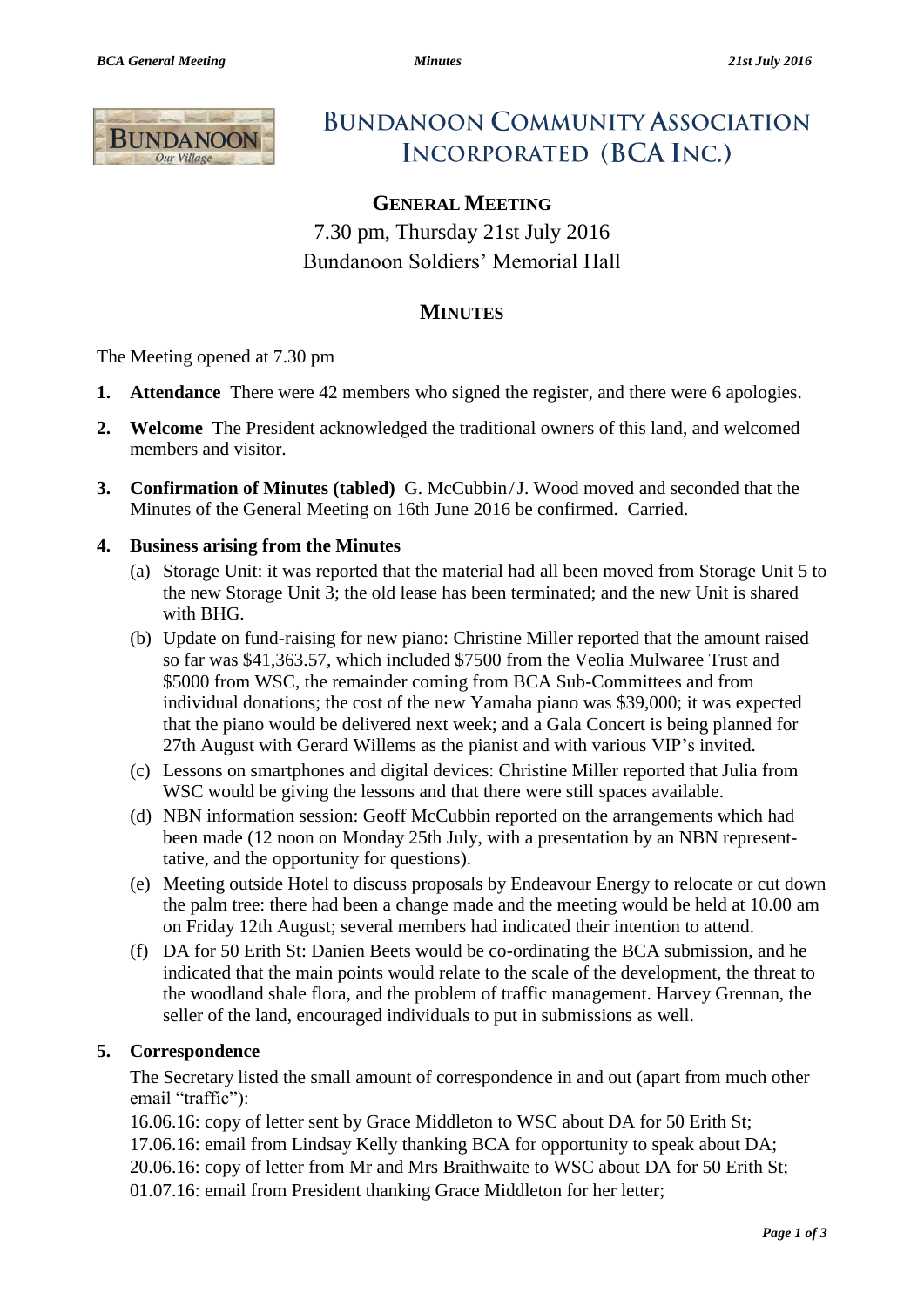04.07.16: email from President welcoming Marishia Crooks, who has set up "The Heart Space" for yoga;

04.07.16: letter from President acknowledging letter from Mr and Mrs Braithwaite; 08.07.16: copy of another letter from Grace Middleton to WSC about DA for 50 Erith St; 11.07.16: letter from WSC confirming grant of \$5000 for purchase of new piano; 12.08.16: acknowledgement by WSC of BCA submission about DA for 50 Erith St.

## **6. President's Report**

The President commented that most things were covered elsewhere on the Agenda; that there was a two-week extension of the date for submissions on the DA for 50 Erith St, and that the Committee was working on a detailed submission. The President thanked Andy Carnahan for organizing the motel meeting to discuss the DA.

The President called on Denise Sydenham to make a presentation on the destruction of indigenous plants and animals in the Bundanoon area, not only by developers, but by local residents not doing enough about it. BCA agreed to have a look at her notes and possibly formulate a submission about them.

#### **7. Treasurer's Report (tabled)**

The Treasurer spoke to her report. She pointed out that the apparent sharp decline in funds in the working account was due to the payment to Yamaha for the piano being made; the funds will be replenished when the large donations for the piano come in.

#### **8. Matters referred on by Committee**

- (a) Arrangements continued to be considered for some Sub-Committee Convenors to have "view only" access to BCA bank account.
- (b) Updating/replacement of website: the Secretary reported that this was moving ahead quickly; three quotations had been obtained, and a list of "pages" had now been drawn up. The current website is to be updated in essential parts next week as an interim measure.

#### **9. Sub-Committee Reports (tabled)**

- (a) Membership: the Convenor reported that there was a total of 479 members.
- (b) Responsibility for grass-cutting of Roy Terry Reserve: John White reported that the issue had been resolved, and the WSC's Water and Sewerage Department would undertake grass mowing on a regular basis from now on.
- (c) Winterfest: Lisa Stuart spoke of a need for a change in the Sub-Committee and her decision not to continue as Convenor. The President thanked Lisa and her team, noting in particular the number of young people who attended this special event. The President called on Ralph Clark to speak: he also congratulated Lisa Stuart and the Winterfest Sub-Committee, and then on behalf of Elizabeth Cranny and the Lions Club presented two cheques to BCA, one for \$2000 for Winterfest, and the other for \$2000 also for the Leaver Park Group. The funds were the result of profit from the mulled wine stall run by the Lions Club at Winterfest. The gesture was warmly received by the members present.
- (d) JCG Food and Wine: Ralph Clark drew attention to the arrangements, now finalised, for a food and wine trip to Mudgee in October.

#### **10. Information from WSC papers and press releases**

The President drew attention to these items which were listed on the Agenda (tabled)

- (a) Adoption of Stage 2 Bicycle Strategy for Towns and Villages
- (b) Exhibition of Draft Parks Strategy Comments called for